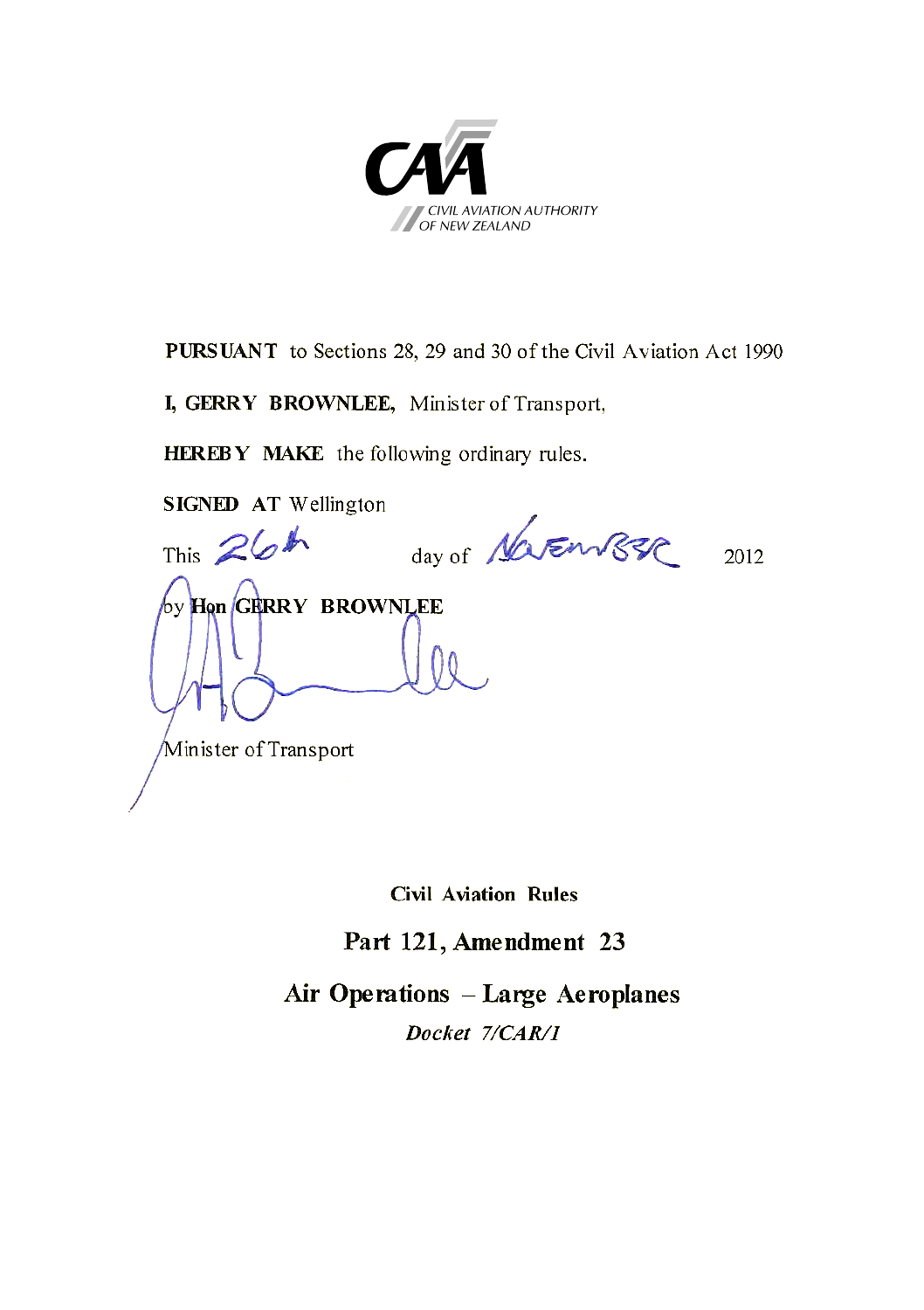# **Contents**

|        | Part 121 Air Operations - Large Aeroplanes | 6 |
|--------|--------------------------------------------|---|
|        | <b>Subpart B - Flight Operations</b>       | 6 |
| 121.77 |                                            |   |
| 121.85 |                                            |   |
| 121.99 |                                            |   |

| Subpart F — Instruments and Equipment | 8 |
|---------------------------------------|---|
|                                       |   |
|                                       |   |
|                                       |   |

121.101 [Monitoring the area outside the flight crew compartment door...........](#page-7-1) 8

# [Consultation Details.............................................................................................](#page-11-0) 12 Subject area [..........................................................................................................](#page-11-1) 12 [Flight deck barriers for all-cargo aircraft](#page-11-2) ......................................................... 12 [Flight deck barrier for the Convair aircraft](#page-11-3) ...................................................... 12 [Flight deck access............................................................................................](#page-13-0) 14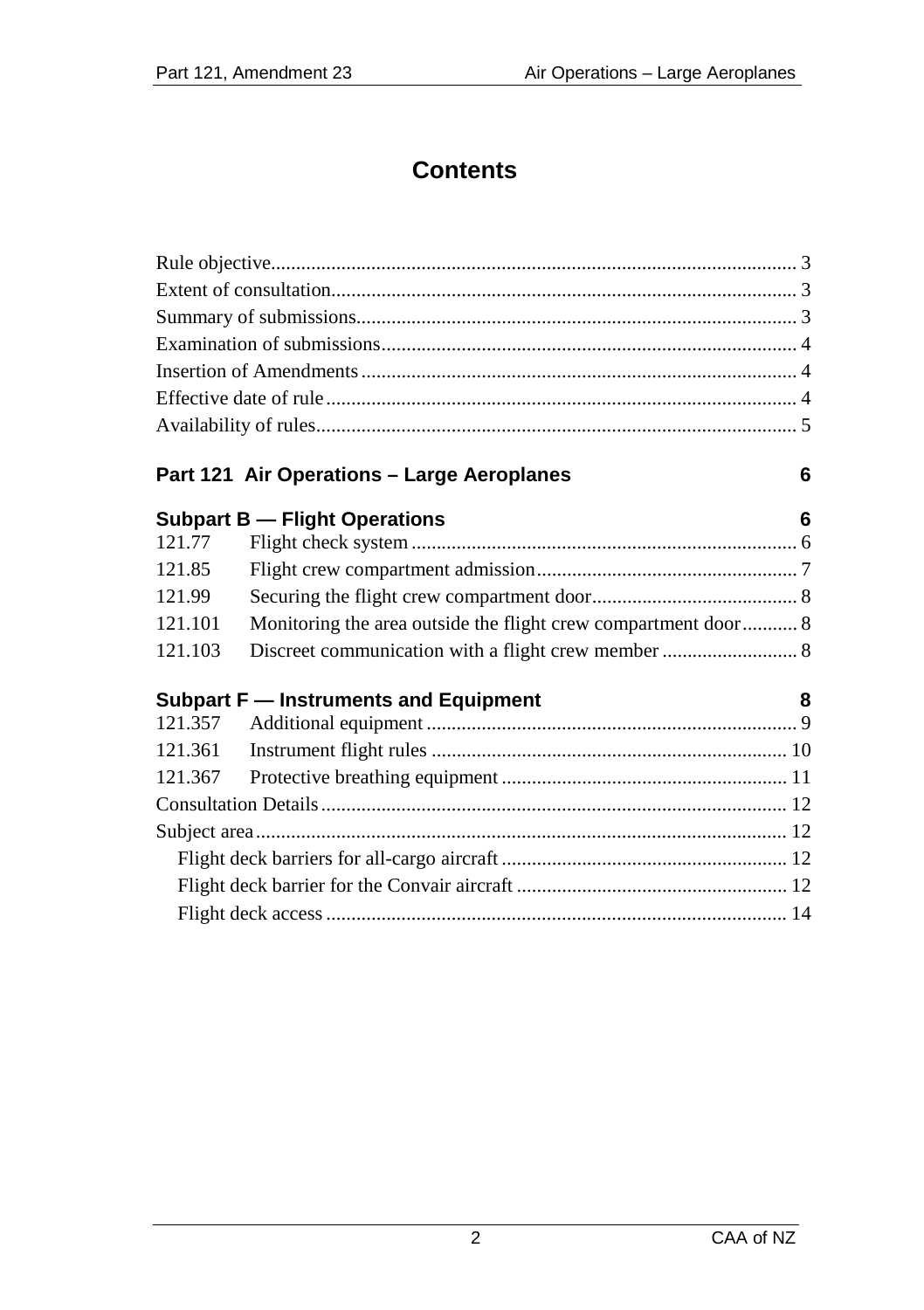# <span id="page-2-0"></span>**Rule objective**

The objective of amendment 23 to Part 121 is to improve protection from aviation security threats affecting the travelling public.

The amendment addresses the requirement for strengthened flight crew compartment barriers on aircraft of more than 30 passenger seats, including those that operate domestically.

# <span id="page-2-1"></span>**Extent of consultation**

Development of the rule amendment proposal included informal discussions, meetings and emails with Air New Zealand, Air Nelson, Mount Cook Airline, Air Chathams, Vincent Aviation, Air Freight, Auckland International Airport, Rotorua Airport, Christchurch International Airport, Dunedin Airport, Qantas, LAN Chile, and Avsec. Prior to the publication of the notice of proposed rulemaking (NPRM), the Security Rules Update amendment project was undertaken in consultation with a project working group (PWG) that consisted of representatives from the aviation industry. The PWG also had support from the New Zealand Air Line Pilots Association.

A Notice of Proposed Rulemaking, NPRM 12-01, containing the proposed amendment to Part 121 was issued for public consultation under Docket 7/CAR/1 on 9 February 2012.

The publication of this NPRM was notified in the Gazette on 9 February 2012 and advertised on 10 February 2012 in the following metropolitan and regional newspapers: The New Zealand Herald, The Dominion Post, The Press, the Otago Daily Times, The Waikato Times, The Daily Post, the Manawatu Standard, and the Southland Times. The NPRM was published on the CAA web site and mailed to identified stakeholders including representative organisations who were considered likely to have an interest in the proposal.

A period of 28 days was allowed for comment on the proposed rule.

# <span id="page-2-2"></span>**Summary of submissions**

Seven written submissions and two emailed comments were received on the NPRM. These submissions and comments have been considered and as a result the following changes have been made to the final rules: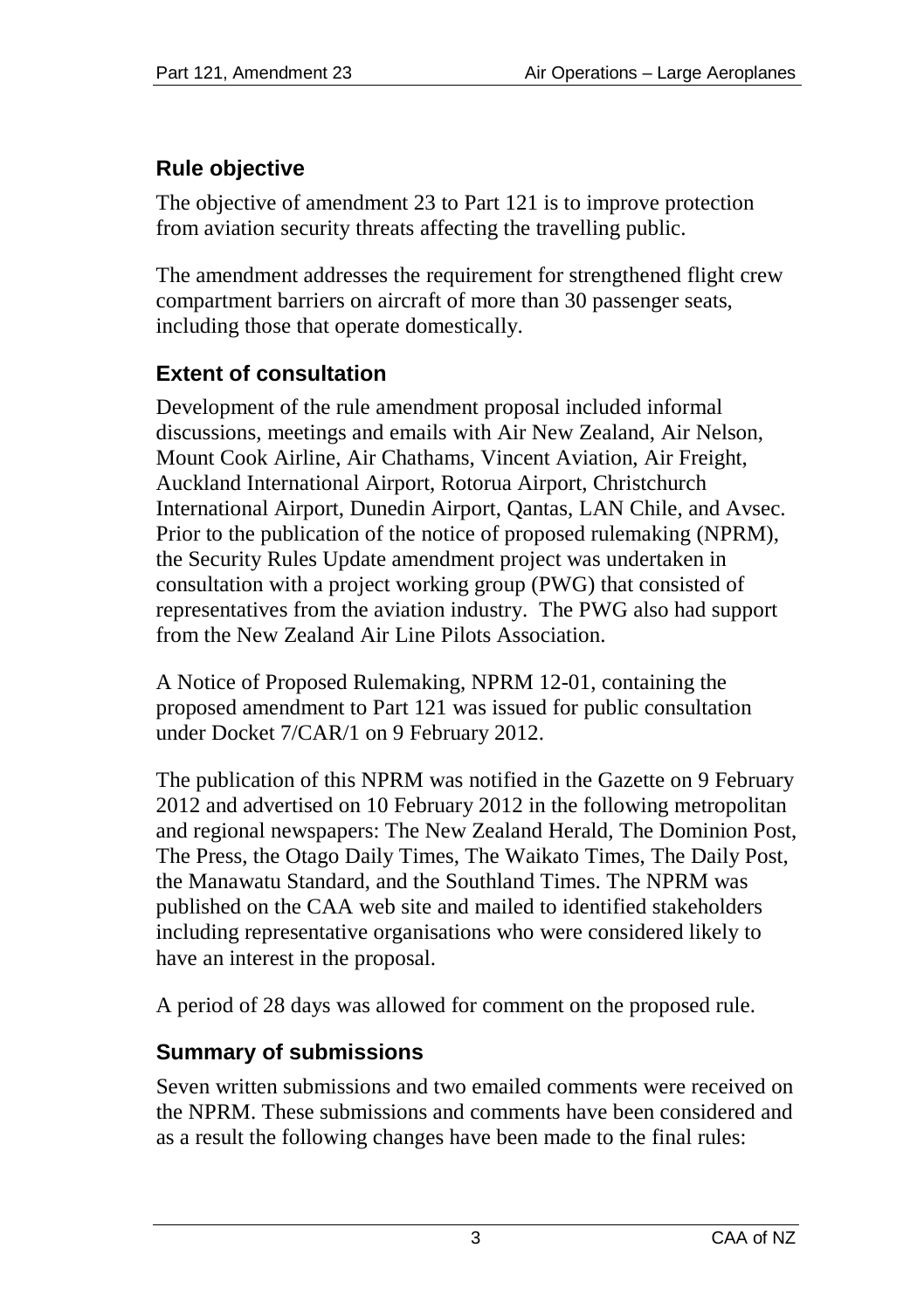$121.357(c)$  – deleted as it was repetition of an aircraft certification requirement.

121.357 – added paragraph to exclude the General Dynamics Allison Convair 440/580 aircraft from the requirement to install a strengthened flight deck door until 31 December 2020 provided specified conditions are met.

The term "flight crew compartment" was adopted as the preferred term instead of "flight deck" and "flight compartment" which also occur through Part 121. Consequently, the term was adopted in rules 121.77, 121.85, 121.99, 121.101, 121.357, 121.361, and 121.367. Note that the term "cockpit" remains in the tables of Appendix B to retain consistency with the source documents.

121.101 was reworded to replace "person" with "crew member", remove the reference to opening the door; and paragraph (2) was deleted as it was redundant.

An editorial change was made to clarify the requirements of rule 121.357(d).

The rule as amended was then referred to Parliament's Regulations Review Committee before being signed by the Minister of Transport.

## <span id="page-3-0"></span>**Examination of submissions**

Submissions may be examined by application to the Docket Clerk at the Civil Aviation Authority between 8:30 am and 4:30 pm on weekdays, except statutory holidays.

## <span id="page-3-1"></span>**Insertion of Amendments**

The amendments to the rules in this Part are reflected by amending existing rules 121.77, 121.85, 121.357, 121.361, and 121.367; and inserting new rules 121.99, 121.101, and 121.103.

## <span id="page-3-2"></span>**Effective date of rule**

Amendment 23 to Part 121 comes into force on 16 January 2013.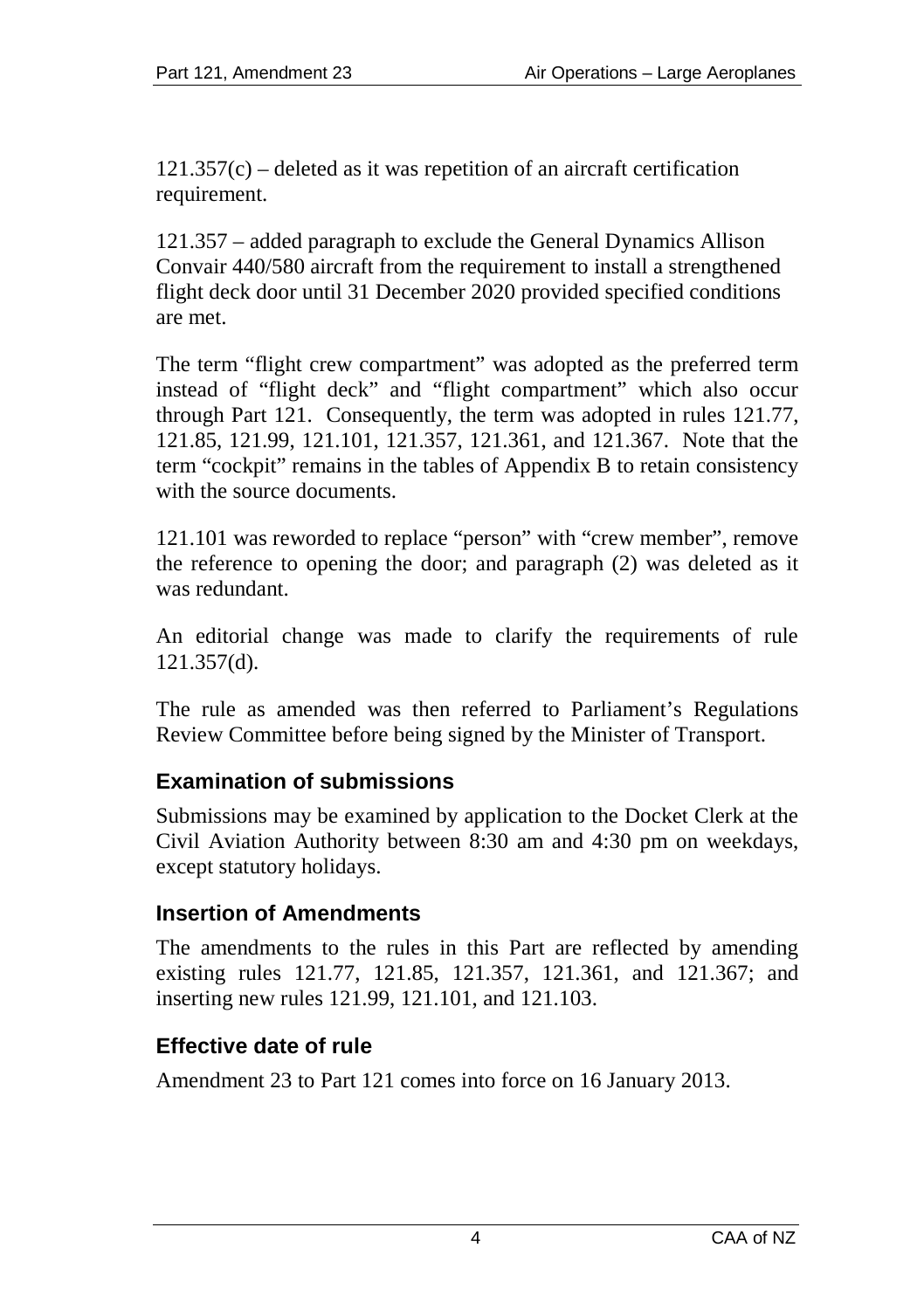## <span id="page-4-0"></span>**Availability of rules**

Civil Aviation Rules are available from–

CAA web site:<http://www.caa.govt.nz/> Freephone: 0800 GET RULES (0800 438 785)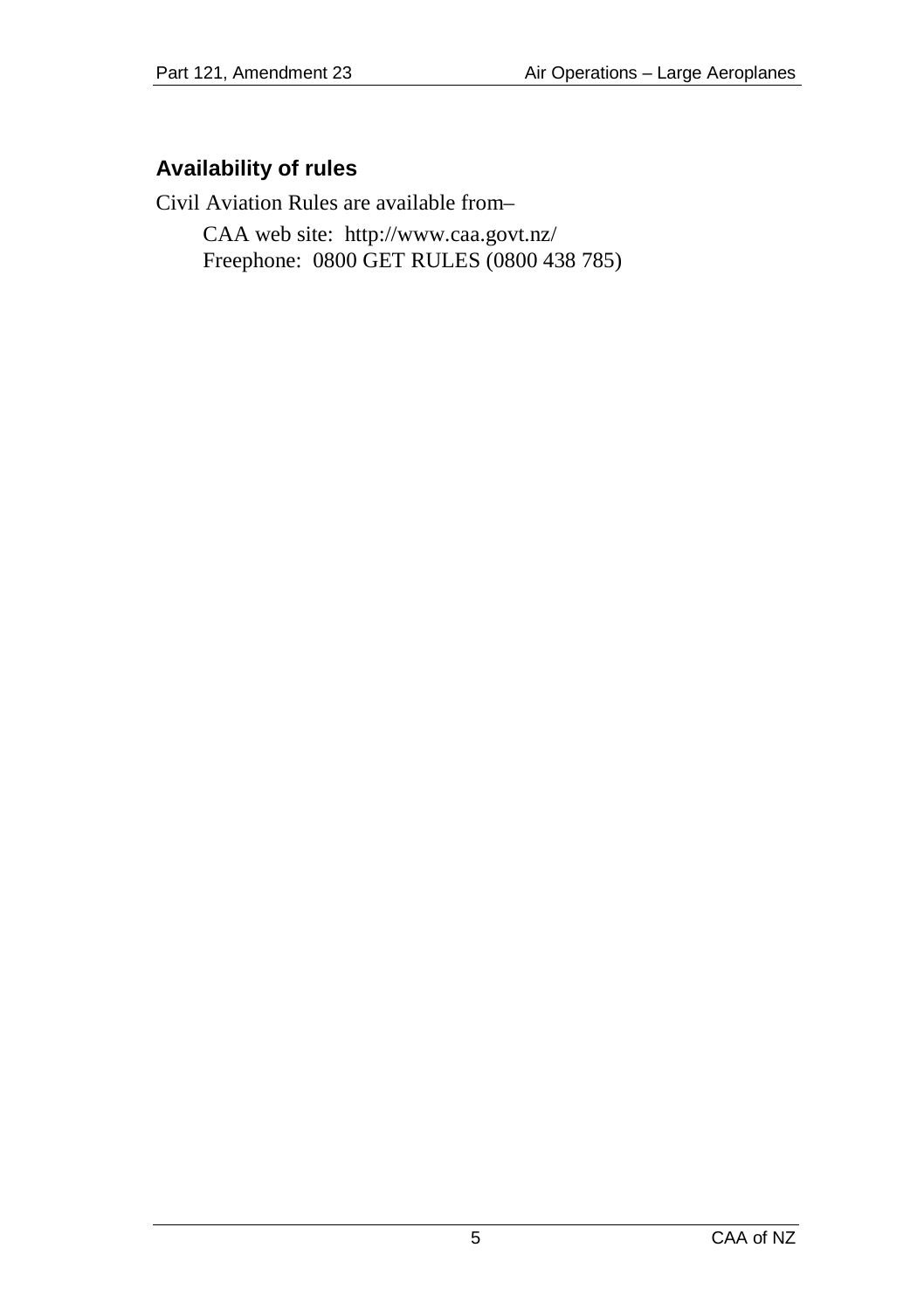# <span id="page-5-0"></span>**Part 121 Air Operations – Large Aeroplanes**

# <span id="page-5-1"></span>**Subpart B — Flight Operations**

#### *Rule 121.77 is revoked and replaced by the following rule:*

#### <span id="page-5-2"></span>**121.77 Flight check system**

(a) A holder of an air operator certificate must ensure that flight crew members have available for use a flight check system that includes—

- (1) instructions and guidelines for the safe and efficient management of the flight crew compartment; and
- (2) methods used to conduct the flight safely.

(b) The certificate holder must ensure that the system enables safe real-time decision making and aeroplane management by conforming with the principles—

- (1) contained in the aeroplane flight manual; and
- (2) contained in the manufacturer's technical and safety instructions; and
- (3) of crew resource management; and
- (4) of human factors and psychology; and
- (5) of ergonomics.
- (c) The certificate holder must ensure that the system includes—
	- (1) an expanded checklist in the operations manual; and
	- (2) scan checks; and
	- (3) a quick reference handbook; and
	- (4) a checklist for procedures, including emergency procedures.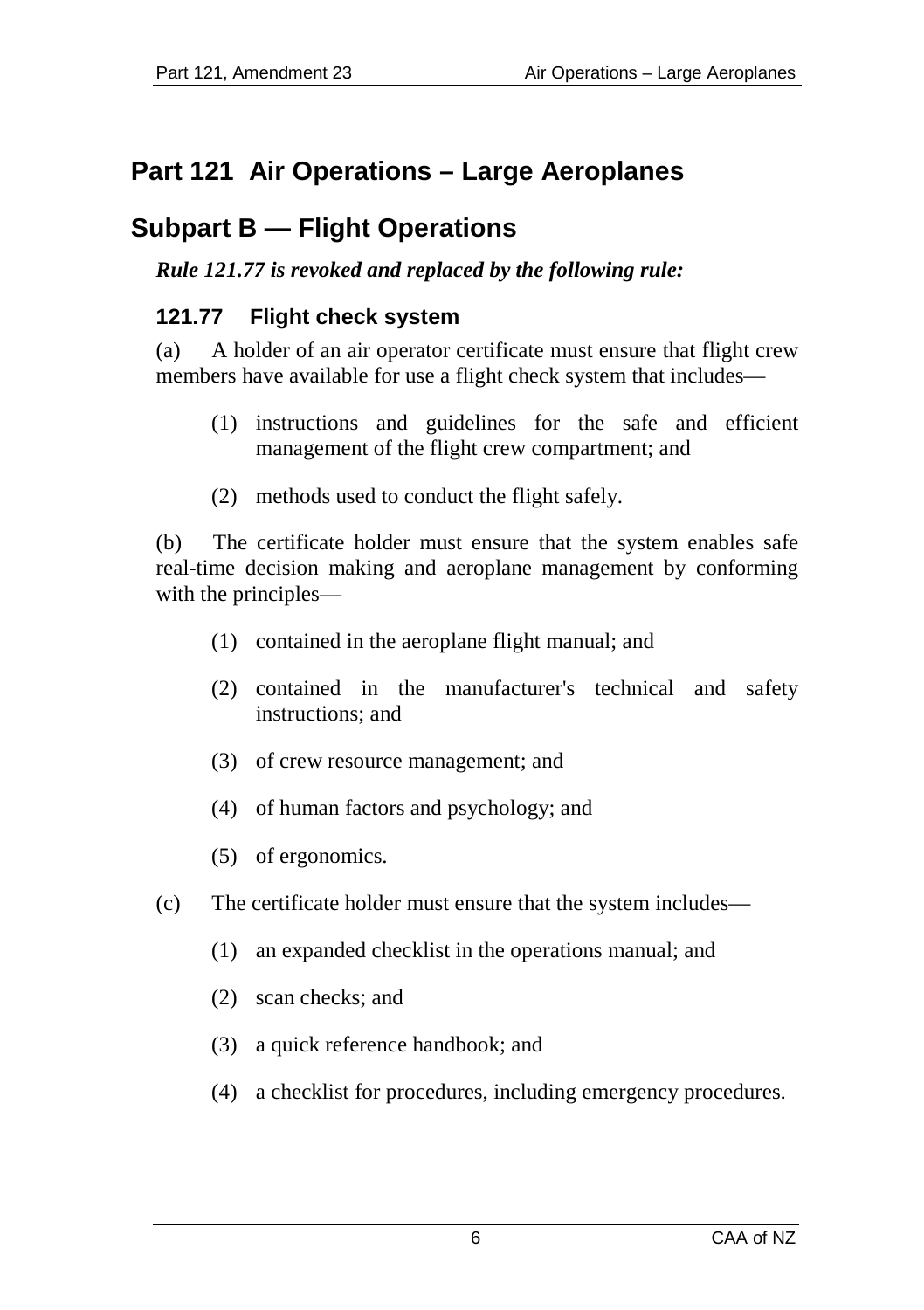(d) The certificate holder must ensure that the system contains procedures, available for use at each flight crew member's duty station, to be followed by them—

- (1) prior to and during take-off; and
- (2) in flight; and
- (3) on landing; and
- (4) during normal, non-normal, and emergency situations.

#### *Rule 121.85 is revoked and replaced by the following rule:*

#### <span id="page-6-0"></span>**121.85 Flight crew compartment admission**

(a) A holder of an air operator certificate must ensure that at least one forward-facing observer's seat is available in the flight crew compartment, on an aeroplane performing air operations, that is suitable for use while conducting en-route inspections.

(b) A person performing an air operation must ensure that no person, other than the flight crew members assigned to the flight, is admitted to, or carried in, the flight crew compartment, or occupies a pilot seat, unless that person is permitted by the pilot-in-command, and is—

- (1) a crew member; or
- (2) an authorised representative of the Director; or
- (3) permitted by the holder of the air operator certificate in accordance with procedures specified in the certificate holder's exposition.

(c) A person performing an air operation must ensure that all persons admitted to the flight crew compartment or occupying a pilot seat are familiarised with the appropriate safety procedures specified in the certificate holder's exposition.

#### *Insert the following new rule after rule 121.97:*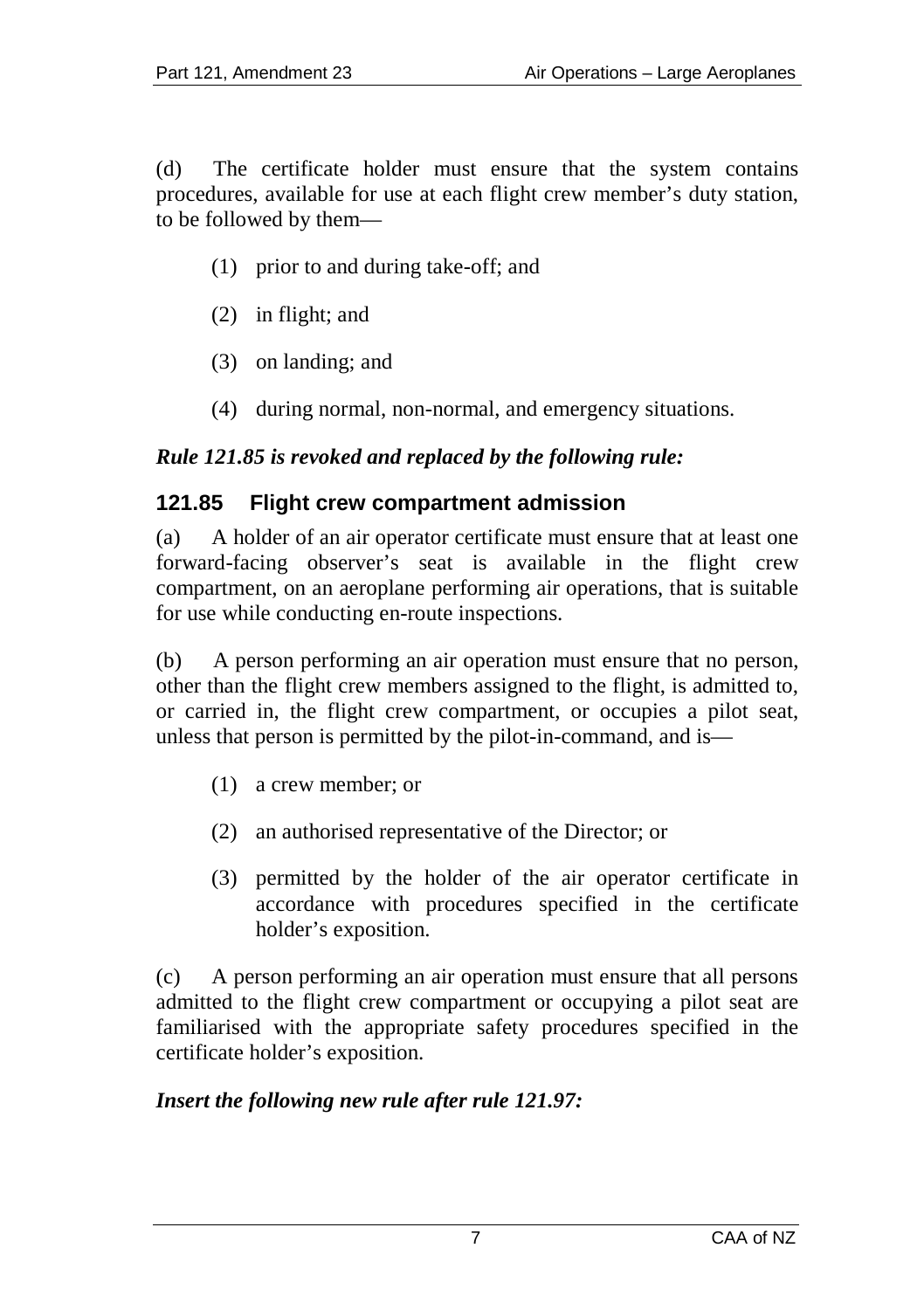## <span id="page-7-0"></span>**121.99 Securing the flight crew compartment door**

The pilot-in-command of an aeroplane performing an air transport operation carrying passengers must ensure that the flight crew compartment door is closed and locked when all the external doors have been closed following embarkation until an external door is opened for disembarkation, except to permit entry or exit of a person permitted by the pilot-in-command.

#### *Insert the following new rule after new rule 121.99:*

#### <span id="page-7-1"></span>**121.101 Monitoring the area outside the flight crew compartment door**

The pilot-in-command of an aeroplane performing an air transport operation carrying passengers must ensure that a crew member does not unlock the flight crew compartment door unless the crew member uses a visual device and an audio procedure acceptable to the Director to verify that—

- (1) the area outside the flight crew compartment door is secure; and
- (2) the person seeking to have the flight crew compartment door opened is not being forced to do so.

#### *Insert the following new rule after new rule 121.101:*

#### <span id="page-7-2"></span>**121.103 Discreet communication with a flight crew member**

A holder of an air operator certificate who conducts an air transport operation carrying passengers must establish procedures that are acceptable to the Director for ensuring that a flight attendant can discreetly notify a flight crew member if suspicious activity or a security breach is detected in the cabin.

# <span id="page-7-3"></span>**Subpart F — Instruments and Equipment**

*Rule 121.357 is revoked and replaced by the following rule:*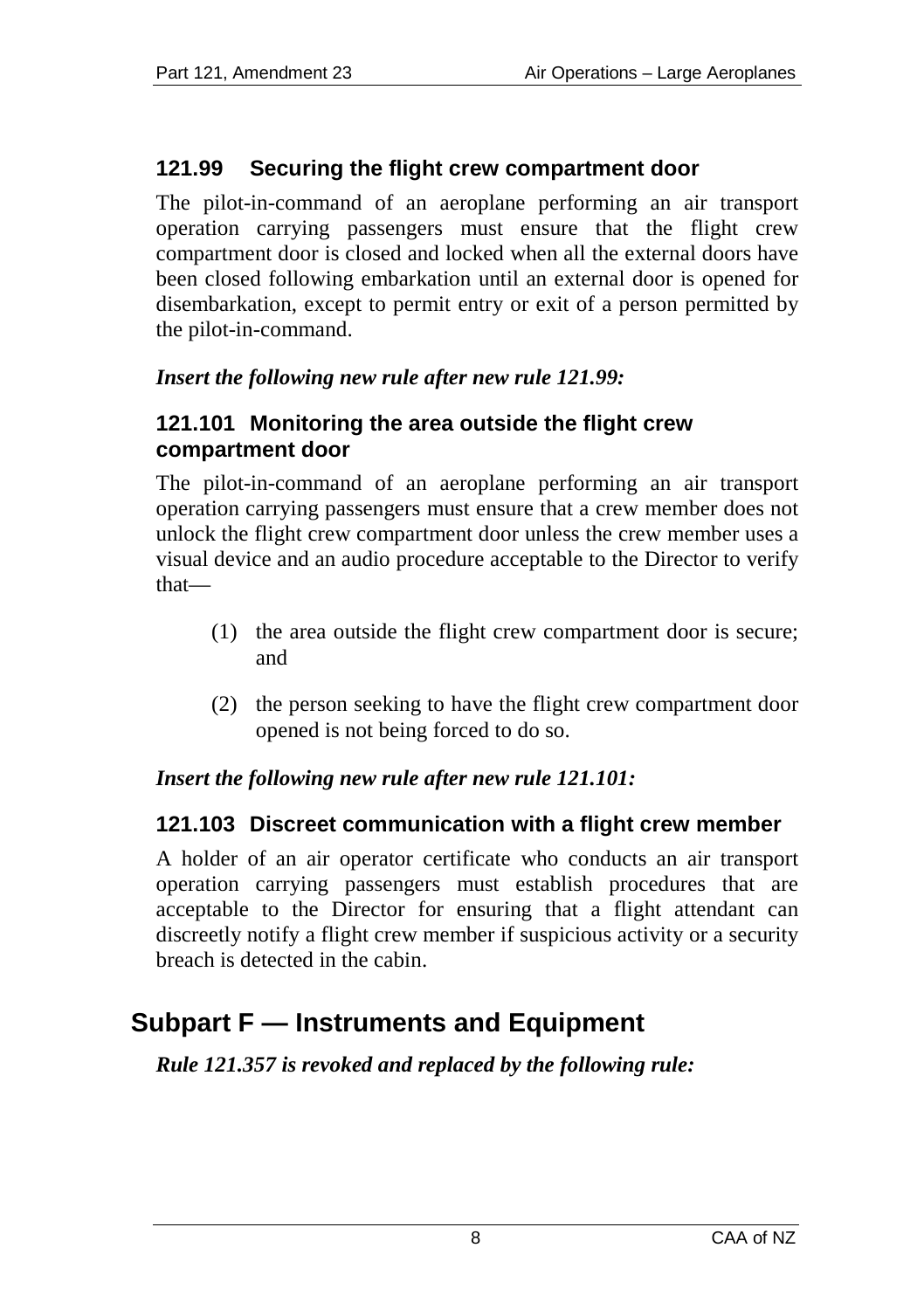## <span id="page-8-0"></span>**121.357 Additional equipment**

(a) A holder of an air operator certificate must ensure that an aeroplane operated under the authority of the certificate is equipped with—

- (1) a windshield wiper or equivalent for each pilot station; and
- (2) a door between the passenger and flight crew compartments, with a means of locking that prevents a person from opening it without the permission of the pilot-in-command; and
- (3) for each door that separates a passenger compartment from another compartment, except the flight crew compartment, that has emergency exit provisions—
	- (i) a key, readily available for each crew member; and
	- (ii) a placard that indicates the door must be open during take-off and landing.

(b) A holder of an air operator certificate who conducts an air transport operation carrying passengers must ensure that—

- (1) the door required by paragraph  $(a)(2)$ 
	- (i) meets the requirements of USA Title 14 Code of Federal Regulations  $\S25.795(a)(1)$ , (2), and (3) in effect on 15 May 2009; and
	- (ii) can be locked and unlocked from either pilot seat; and
- (2) a means is provided for monitoring the area outside the flight crew compartment for the purpose of identifying a person requesting entry to the flight crew compartment, or for detecting suspicious behaviour or a potential threat.

(c) Paragraph (b) does not apply to a holder of an air operator certificate who conducts an air transport operation carrying passengers in a General Dynamics Allison Convair 440/580 aeroplane until 31 December 2020 if—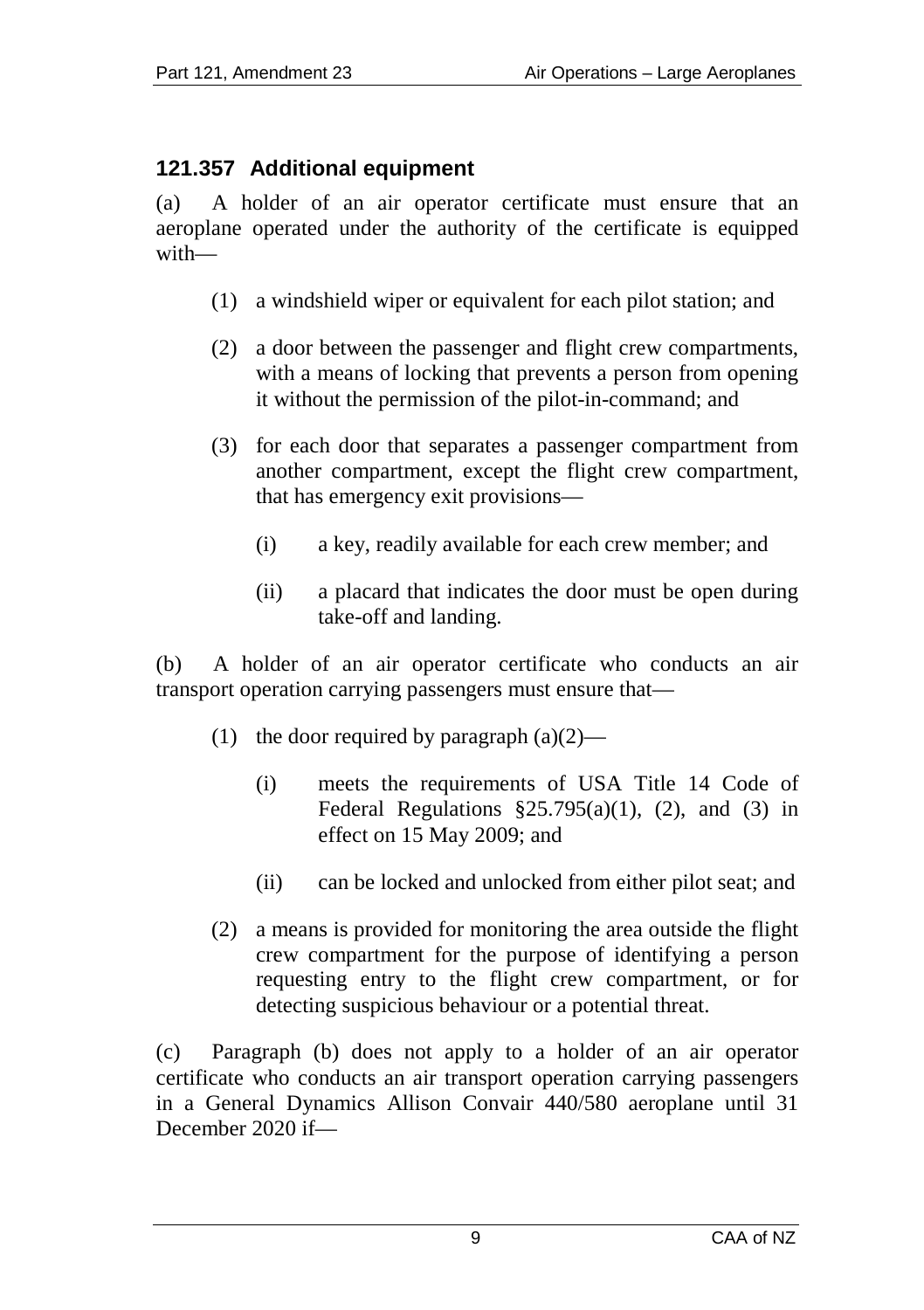- (1) the details specified under rule 47.55(b) in respect of that aeroplane already appear in the New Zealand Register of Aircraft on 16 January 2013; and
- (2) the holder has established procedures that are acceptable to the Director in respect of managing the risk of unauthorised entry to the flight crew compartment.

(d) A holder of an air operator certificate must ensure that a signal or confirmation system associated with a method established for communications between a flight attendant and a flight crew member must be operable from each flight crew member seat.

### *Rule 121.361 is revoked and replaced by the following rule:*

### <span id="page-9-0"></span>**121.361 Instrument flight rules**

(a) Except as provided in paragraph (b), a holder of an air operator certificate must ensure that every aeroplane that is operated under IFR under the authority of the certificate is equipped with—

- (1) the following that must be in addition to, and independent of, the instruments and equipment required under Subpart F of Part 91:
	- (i) a means of indicating airspeed, calibrated in knots, with a means of preventing malfunctioning due to either condensation or icing:
	- (ii) a means of indicating sensitive pressure altitude, calibrated in feet; and
- (2) spare bulbs for flight crew compartment instrument illumination; and
- (3) spare fuses.

(b) An additional means of indicating aeroplane attitude, powered by a power source that is separate from the power source for the attitude indication required under Subpart F of Part 91, may be installed in lieu of the additional means of indicating airspeed required by paragraph  $(a)(1)(i)$ .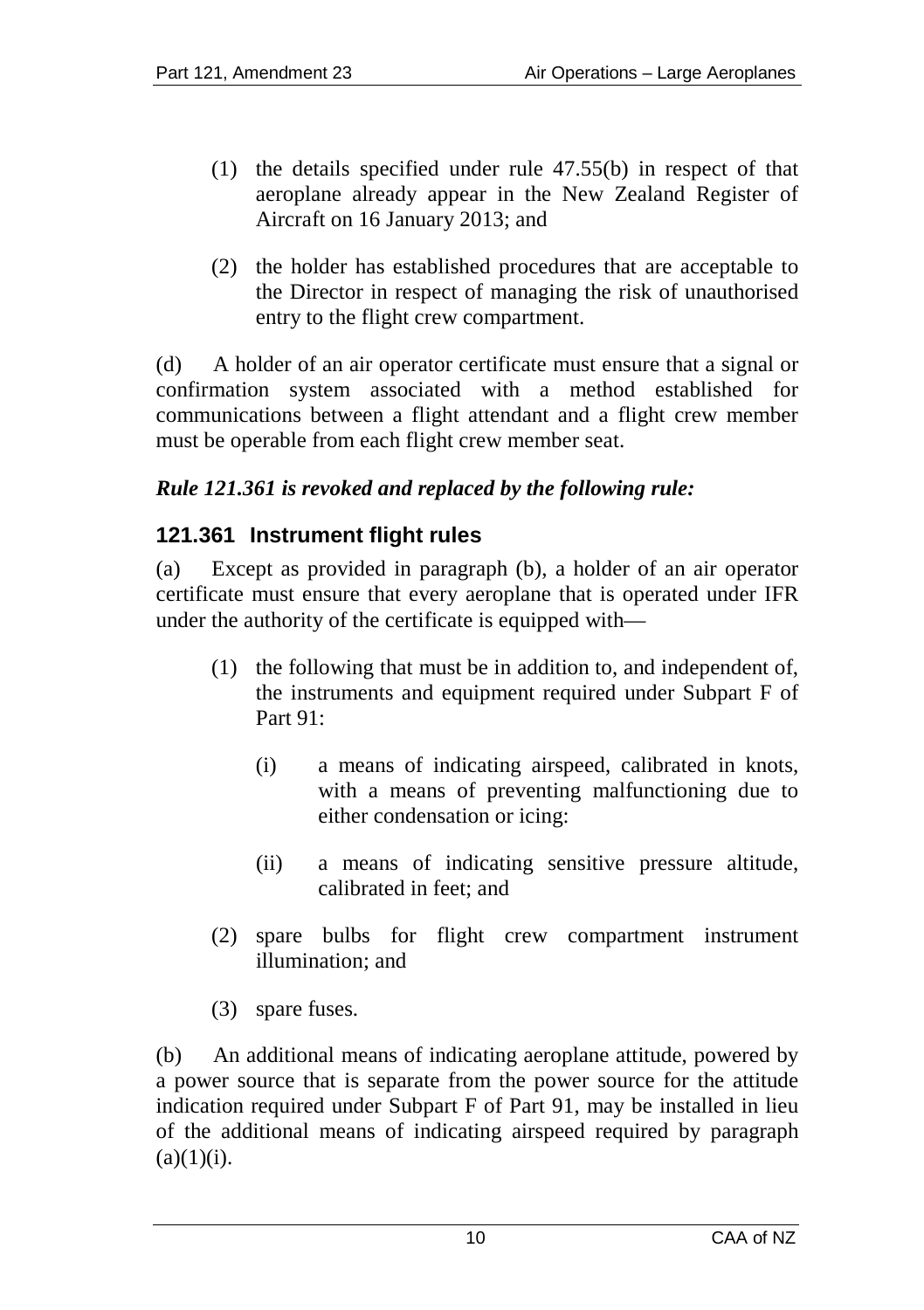## *Rule 121.367 is revoked and replaced by the following rule:*

## <span id="page-10-0"></span>**121.367 Protective breathing equipment**

A holder of an air operator certificate must ensure that every aeroplane that is operated under the authority of the certificate is equipped with protective breathing equipment that—

- (1) is conveniently located and easily accessible to each—
	- (i) flight crew member at his or her normally seated position; and
	- (ii) crew member; and
- (2) is installed—
	- (i) in the flight crew compartment; and
	- (ii) in every passenger compartment within 1 metre of each required hand held fire extinguisher or at some other distance from the fire extinguisher that is acceptable to the Director; and
	- (iii) in a galley that contains a hand held fire extinguisher; and
- (3) is accessible to crew outside each Class A, B and E cargo compartment.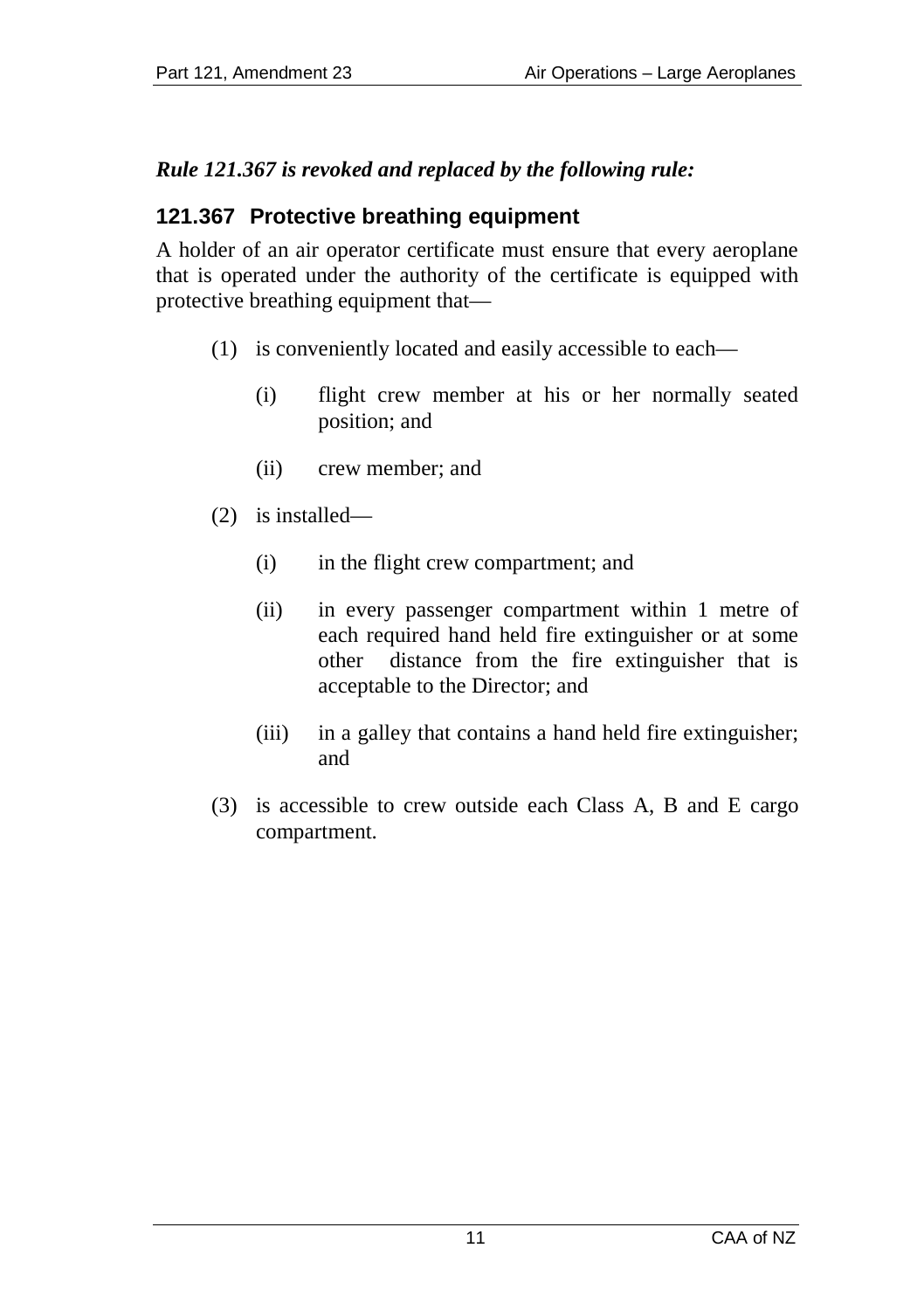# <span id="page-11-0"></span>**Consultation Details**

*(This statement does not form part of the rules contained in Part 108. It provides details of the consultation undertaken in making the rules.)*

A Notice of Proposed Rulemaking, NPRM 12-01 Security Rules Update, containing the proposed rules was issued for public consultation under Docket 7/CAR/1 on 9 February 2012.

Submissions were received from Airways, Avsec, Chatham Islands Enterprise Trust, Christchurch International Airport, Federation of Air New Zealand Pilots, New Zealand Airports Association, and Qantas.

In addition to the seven formal submissions two organisations commented informally; and those comments have been included in this summary as they also resulted in changes being made to the proposed rules.

The submissions relevant to Part 121 were as follows:

## <span id="page-11-1"></span>**Subject area**

## <span id="page-11-2"></span>**Flight deck barriers for all-cargo aircraft**

One submitter questioned the need for hardened doors to be installed on all-cargo aircraft.

# *CAA Response*

*The CAA confirms its intention that all-cargo aircraft are not required to install a strengthened flight deck door; and will retain the proposed wording on the basis that rule 121.357(b) does not apply to all-cargo operations because they are not carrying any passengers.*

## <span id="page-11-3"></span>**Flight deck barrier for the Convair aircraft**

One submission was received from the Chatham Islands Enterprise Trust regarding the requirement for strengthened flight deck doors. The submitter objected to the requirement for the following reasons—

The capital expenditure that would be needed to install strengthened doors in the Air Chathams Convair aircraft would result in a fare increase of between 2% and 5%; which, in dollar terms, equates to an increase of between \$12.60 and \$31.50. These costs would be borne primarily by the Chatham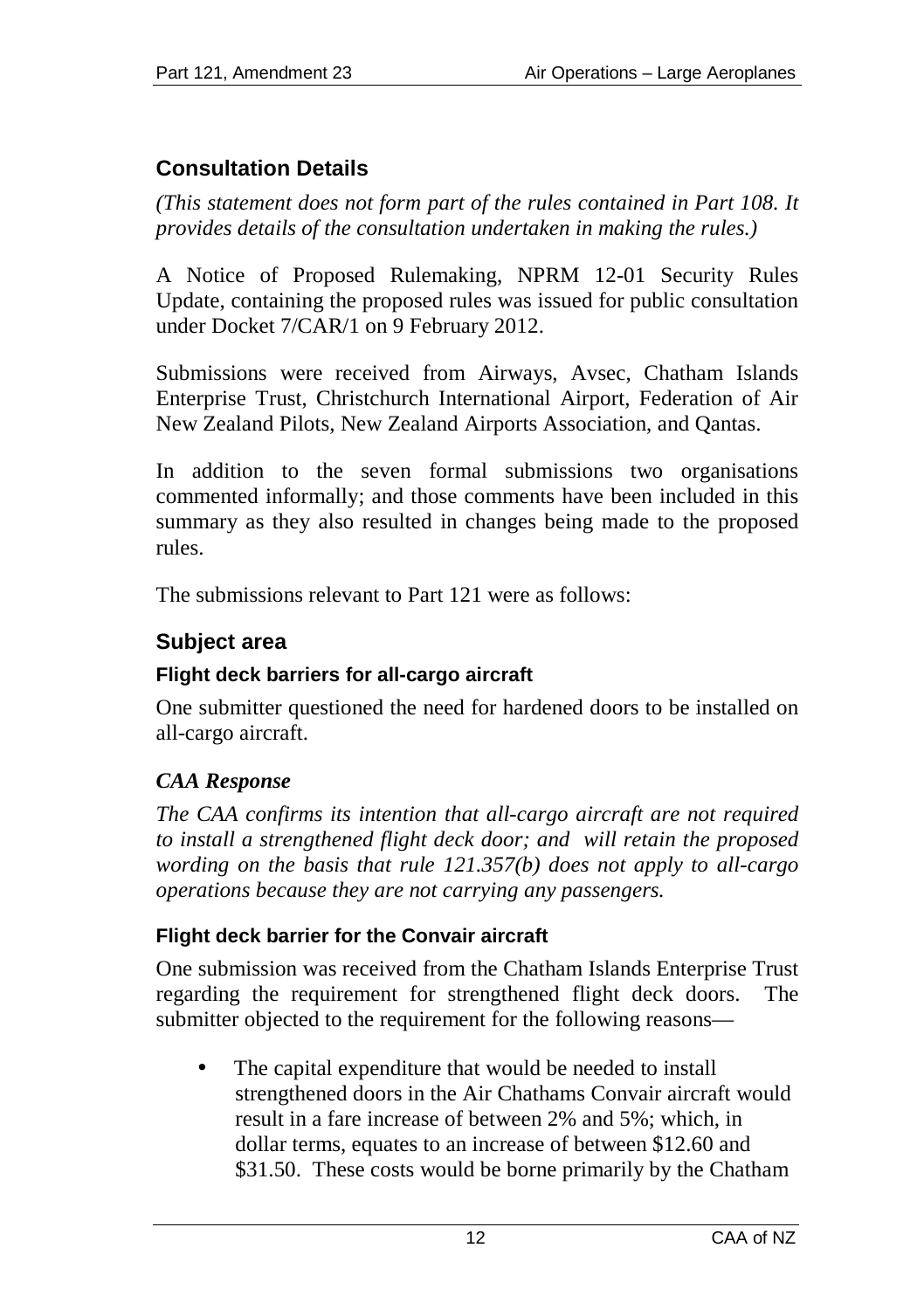Island residents and businesses. The submitter noted that the point of unsustainable security measures, on a cost/benefit basis, was effectively set when a 2006 option for passenger screening that would cost \$5.31 per passenger per flight, was rejected.

- The Chatham Islands are less likely to attract a malicious passenger or passengers, and the vast majority of passengers are known to the airline and can be positively identified by the crew. On this basis, the submitter questioned whether the benefits outweighed the costs; and also whether the proposal to install strengthened flight deck doors was the most effective, efficient and proportional response to the security threat.
- The threat to airline viability is detrimental to the Island's commercial sector as an air freight capability supports the transport of live or chilled seafood; and there is no all-weather freight alternative. The industry currently suffers with lower catches and market returns, and higher fuel costs, and increased transport costs will have a negative impact. The submitter also notes that there is a wider issue that costs associated with flight deck protection from passengers should not be reflected in freight costs.
- Fare increases will have a detrimental effect on tourism 68% of customer feedback is that the travel cost is already too high.
- The submitter also argued that 93% of the flights operated to and from the Chatham Islands carried less than 30 passengers.

## *CAA Response*

*In light of this submission, the CAA considered the following factors as drivers to review the proposed rule—*

- *The fare increase is inequitable in terms of magnitude relative to the price that has been incurred on mainland New Zealand services;*
- *The cost will be applied predominantly to a single, small community that is reliant on air travel to service non-*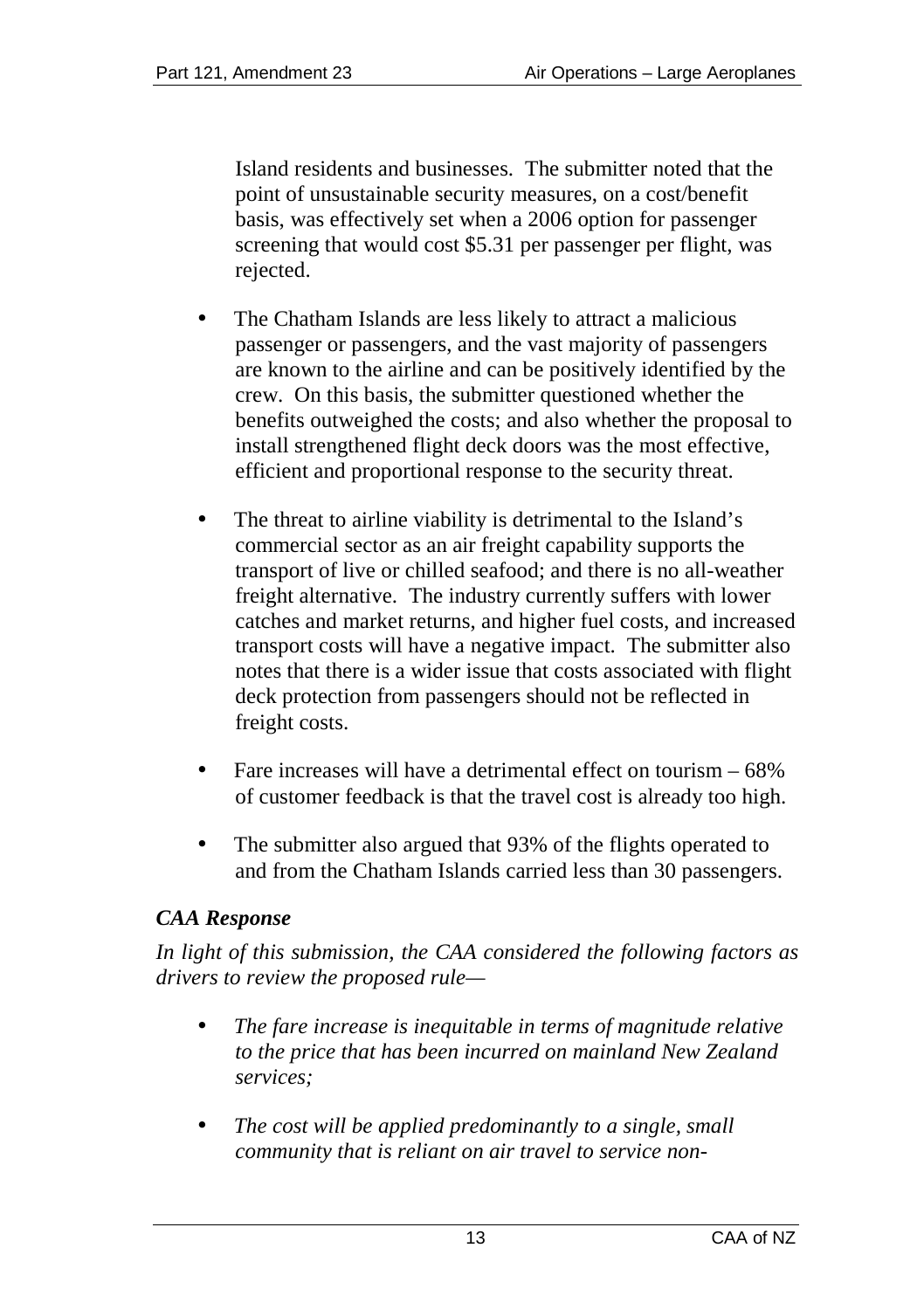*discretionary personal needs (e.g. dental, medical and professional services) and commercial needs (e.g. transport of live and chilled seafood).*

*The aircraft type has a limited service life and alternative security measures, appropriate to the risk, are available.*

*The CAA will alter the proposed rule to exclude a currently registered General Dynamics Allison Convair 440/580 from the requirement to install a strengthened flight deck door until 31 December 2020 provided the operator can satisfy the Director that the risk of unauthorised entry to the flight deck can be mitigated.*

#### <span id="page-13-0"></span>**Flight deck access**

One submission was received regarding flight deck access in the case of total flight crew incapacitation.

## *CAA Response*

*The CAA further researched the submission topic and found that the requirements of proposed rule 121.357(c) are addressed in the aeroplane design rules, specifically 14 CFR § 25.772(c) for an aeroplane type certified on the basis of USA standards or CS 25.772(c) on the basis of European standards. In light of the submission, the CAA has reviewed the proposal and removed paragraph 121.357(c).*

*However, the CAA sympathises with the submitter's concerns and will provide guidance material to enable an operator to satisfactorily maintain the intent of the design rules by the introduction of company procedures. An example of this kind of guidance can be found in Transport Canada's Commercial and Business Aviation Advisory Circular 0216 which says on the topic of incapacitation:*

*...procedures shall consider pilot incapacitation for the following situations:* 

> *a. both pilots are in the flight deck and one pilot becomes incapacitated; and*

> *b. one pilot is out of the flight deck and the pilot remaining at the controls becomes incapacitated. For aircraft not equipped with a*